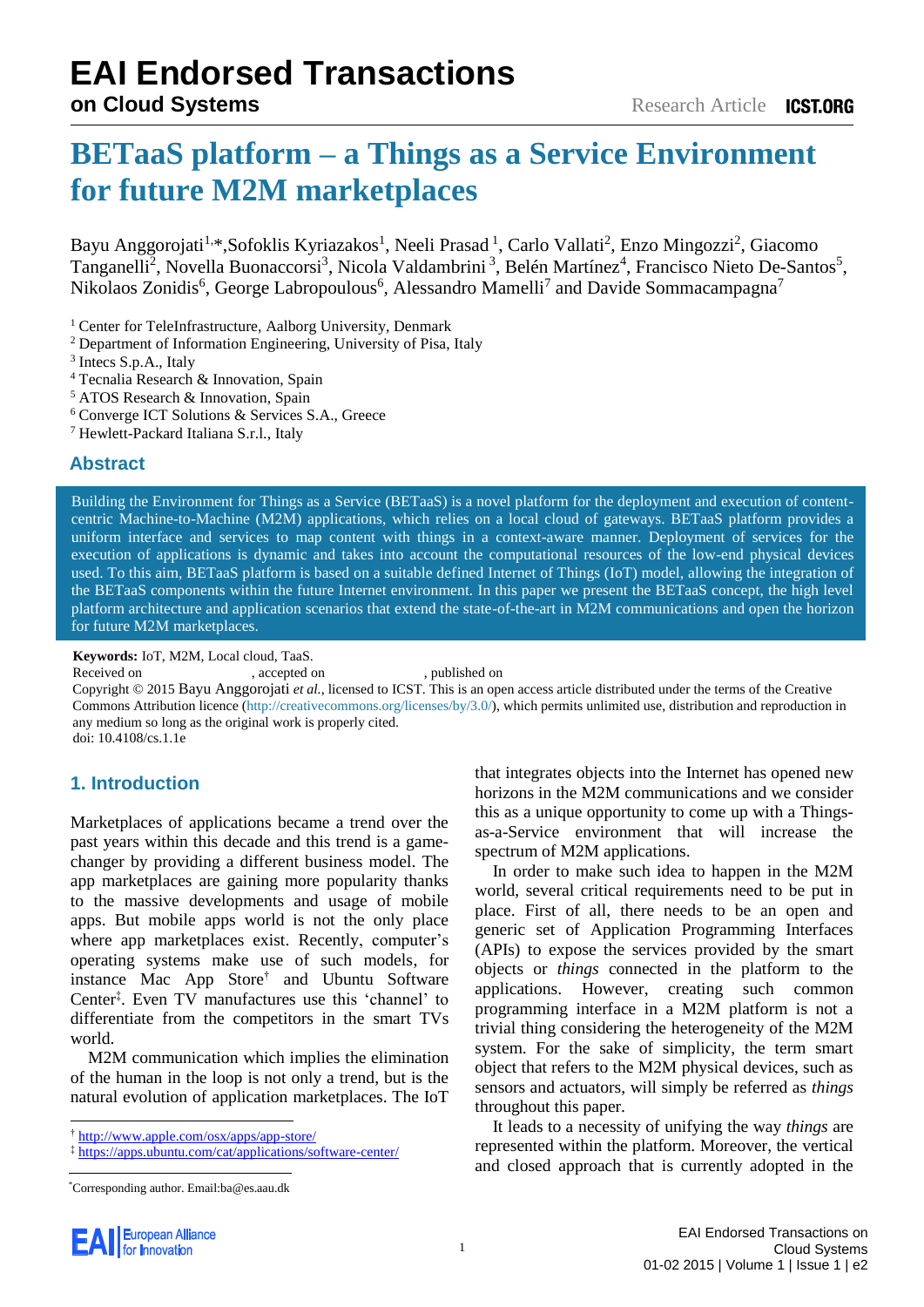M2M system implementation, limits the types of application that can be delivered to the end users. Apart from the aforementioned technical requirements and issues, other requirements, such as security and privacy, big data, context awareness and Quality of Service (QoS), need to be provided as well in order to create a complete M2M platform that enables M2M marketplace.

BETaaS aims at overcoming such limitations through creating a horizontal runtime platform of M2M system. Although several horizontal M2M platforms have been recently designed and developed, BETaaS platform distinct itself from the other horizontal M2M platforms in its architecture that is based on a distributed runtime environment consists of a so-called *local cloud* of *gateways*, allowing access to *things* connected to the platform regardless of their technologies and physical location. The benefit of such architecture is that not only it enables the deployment of private and isolated platforms, but also allows applications to run close to the physical M2M *things* deployment, which is a critical factor for M2M applications that require short response time and fresh information from the *things.* This closeness also helps BETaaS platform to efficiently manage the context of things, being this context a key element for the creation of applications.

In this paper, our technical approach in BETaaS to enable M2M marketplaces will be further discussed. In section 2, the requirements of M2M applications and IoT as well as the approaches currently used by the existing platforms will be presented, which will lead to gap analysis between the requirements and existing approaches. In section 3, the approach as well as the technical detail, particularly the high level architecture and the Things as a Service model, of BETaaS platform will be elaborated. In section 4 we focus on M2M applications that can be available in future marketplaces, requiring the flexibility offered by BETaaS approach. Finally, in the conclusions section we focus on the next step and the vision of BETaaS in the IoT and M2M world.

## **2. M2M applications and marketplace**

### 2.1. Technical requirements

First and foremost, an M2M marketplace needs an open platform that allows both the things to be easily connected to the platform and the application to be developed on top of the platform. Connecting *things* into a single platform is a big challenge due to its heterogeneous nature. There are literally wide ranges of *things'* types, capabilities, and access technologies; from the sensors and actuators powered with (or without) battery which are using Bluetooth, ZigBee, ZWave, and others as their access technologies; to Radio Frequency Identification (RFID) that requires no battery power. The standards and communication protocols also varies from the ETSI M2M [2], Constrained Application Protocol (CoAP) [3], and Message Queue Telemetry Transport (MQTT) [4], just to name a few, and even some proprietary standards. To this end, a layer that provides common interfaces to the higher layer component in the platform regardless of the underlying M2M technologies at the physical level is certainly required. It is definitely one of the critical point in order to reach broader scope of M2M applications using whatever types of M2M devices.

On top of that, a contextual management of the information that characterizes the connected *things*  should also be part of the platform. For instance, the platform should be able to identify the type of thing (e.g. sensor or actuator), the type of provided information (e.g. temperature, humidity, presence, GPS coordinate, etc), its location, its battery level, and other necessary information coming from the heterogeneous M2M system at the lower layer. It thus allows an application to request for information according to its requirements no matter who (i.e. any particular *things*) provides them.

As earlier mentioned, the platform needs to provide a set of common interfaces for external application to access the platform. In this regard, the interface needs to be application developer "friendly". For instance, it needs to be based on RESTful interface, as this is the most popular method used by the web and mobile developers – which are the most potential markets for the M2M applications. On the other hand, the platform should also provide other types of interfaces to give more choice to the application developers.

Apart from the specific requirements of M2M marketplace, other technical requirements from the point of view of the M2M applications need to be fulfilled too. In addition to heterogeneity, IoT and M2M applications are also characterized by mobility, high number of nodes, and some may require low latency. To this end, a platform with distributed architecture as the opposite of the centralized cloud computing approach that is adopted by most – if not all – of the prevalent M2M platforms nowadays.

### 2.2. Current approaches

The most common approach in developing M2M application is the *vertical* isolated approach, meaning that the application is developed upon particular

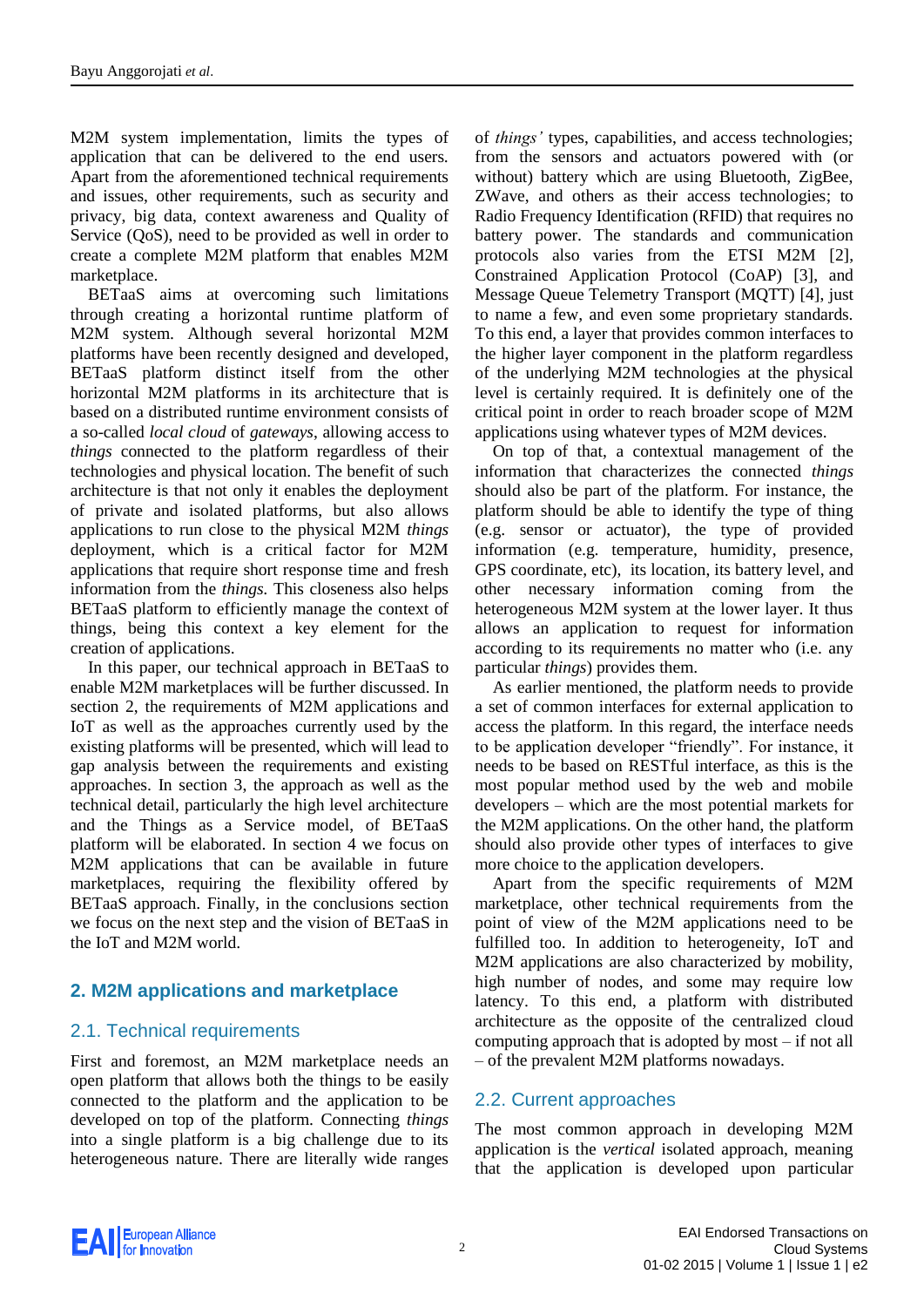software and hardware that allows no cooperation with each other to share *things* capabilities for efficiency. Another common practice in M2M application development is that each infrastructure serves a single M2M application, excluding any interoperability pattern between other systems, applications or *things*. Thus, when new M2M applications are needed, providers have to re-create M2M communication platforms and data representation formats. Typically it is a custom made application for a specific M2M application, developed by smart object manufacturers or system integrators. Certainly, this approach hinders the participation of software developers that have little to no knowledge on the specific M2M technologies, and thus hinders the penetration and widespread of M2M system usage.

To break out from such common M2M application development pattern, several horizontal M2M platforms have recently been developed. For instance, *OpenIoT§* project delivered an open source middleware based on cloud environments for IoT and offering utility-based (i.e. pay-as-you-go) IoT services. *COMPOSE\*\** project aims at integrating, publishing and sharing data from Internet-connected objects (i.e. IoT) into services and applications to create an open marketplace. A number of horizontal cloud-based M2M platform are also commercially available, for example *Xively††, Libelium‡‡* and *ThingWorx§§*. In 2013, ThingWorx launched the first marketplace for the Internet of Things that enables developers, hardware and software providers, and system integrators to build value-added IoT/M2M components and make them available to broad range of companies [5].

Even though similar vision of creating M2M marketplace built on top of horizontal M2M platform has recently existed, they are based on centralized cloud architecture, which is difficult to cope with the M2M characteristics such as high mobility, high number of nodes, and low latency in some of M2M applications. In response to this challenge, a novel approach towards a geographically distributed architecture has been defined recently. This novel architecture referred as *Fog Computing* [6], provides the computing, storage, and network services between end devices and centralized cloud computing data centers, typically, but not exclusively at the edge of the network in order to efficiently support M2M

applications. Although decentralized approach is acknowledged as the long-term evolution to support M2M applications [7], only a few solutions have been proposed in literature. However, they are usually bounded on a specific technology, e.g. exploit the CoAP protocol [8], or provide only the basic set of functionalities to applications, e.g. focus only on interoperability and integration [9].

## **3. BETaaS platform**

## 3.1. Concept and architecture

BETaaS is providing a new vision about the way to expose and manage things in the Internet of Everything environment through distributed runtime architecture, i.e. local cloud of gateways, and exploiting semantic technologies to support content-centric M2M applications execution and context awareness for heterogeneous M2M systems. BETaaS platform seamlessly integrates existing heterogeneous M2M systems composed of different *things* by means of adaptors within a gateway. Each gateway runs the BETaaS run-time environment that forms a logical overlay. The logical federation of networks forms a *local cloud* in which each gateway shares the functionalities offered by the *things* of its M2M systems with the rest of the network. The term *local cloud* referring to the set of gateways hosting the platform has been adopted to highlight the locality of such deployments, often physically confined in space, and because of some inherent characteristics of the general cloud systems that are incorporated in the BETaaS platform, such as *resource pooling* (i.e. physical things providing required services based on context information and are transparent to the application), *rapid elasticity* (i.e. high scalability and ability to handle burst request thanks to distributed architecture), and *measured service* (i.e. service execution based on the current status of physical devices hosting the gateways). On top of that, the runtime platform running on each gateway provides M2M applications connected to any of the BETaaS gateways a common interface to access their respective *things*, irrespective of location and underlying M2M technology. At this point, the external application sees BETaaS platform as a single instance in a form of local cloud, i.e. seamless integration of heterogeneous M2M system as well as the network of gateways. To clearly understand the BETaaS concept, please refer to the right hand side of **[Figure 1](#page-3-0)**.

The BETaaS high level architecture (see the left hand side of **[Figure 1](#page-3-0)** and [1] for more details) reflects



<sup>§</sup> [http://openiot.eu](http://openiot.eu/)

<sup>\*\*</sup> [http://compose-project.eu](http://compose-project.eu/)

<sup>††</sup> [http://xively.com](http://xively.com/)

<sup>‡‡</sup> http://www.libelium.com

<sup>§§</sup> [http://thingworx.com](http://thingworx.com/)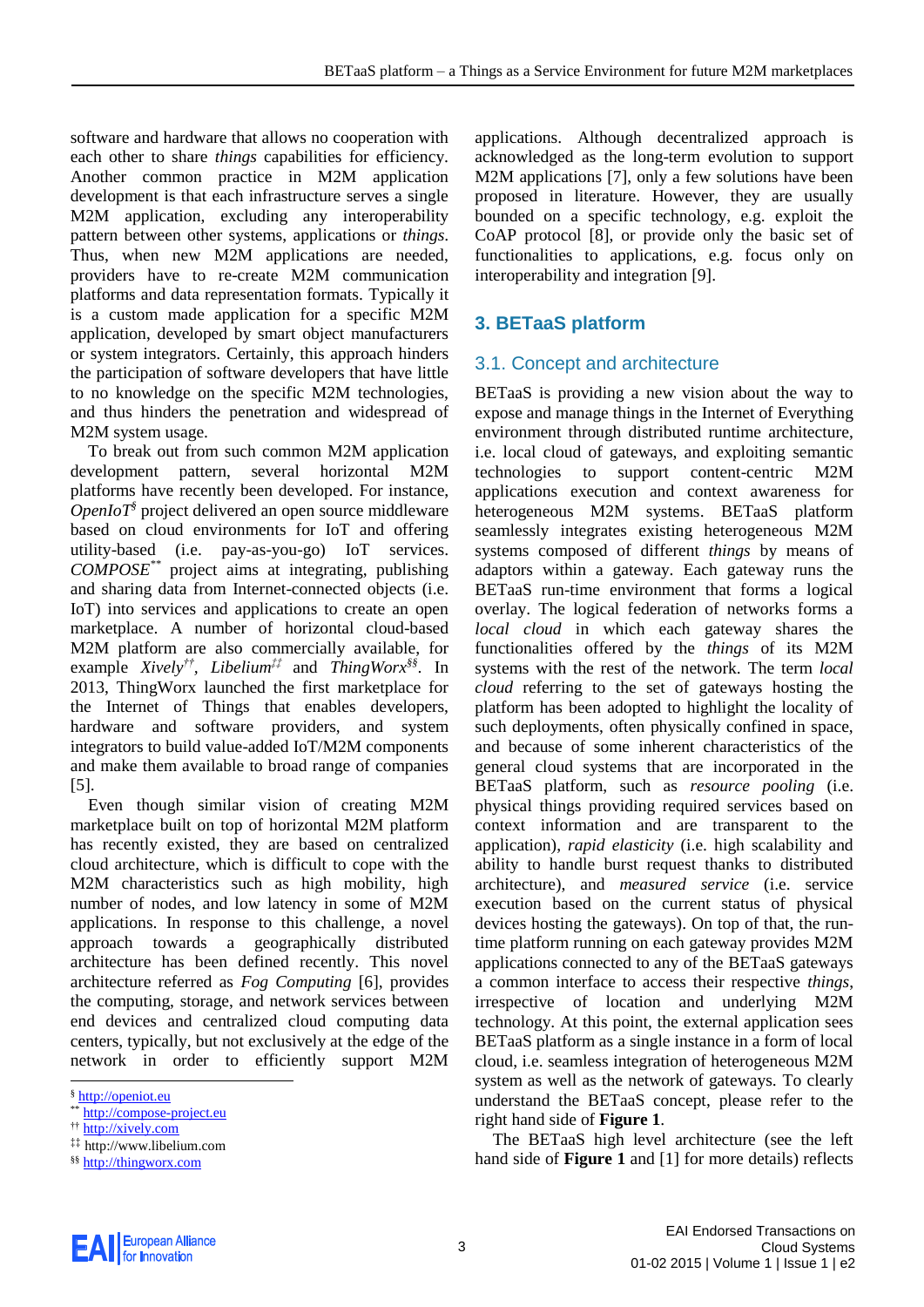the previously mentioned concept by means of equivalent layered structure. Such structure guarantees the proper level of abstraction to applications at the top and the flexibility necessary to integrate different system characterized by different technologies at the bottom. At the bottom level, BETaaS integrates heterogeneous M2M systems at the Physical layer into a unified M2M system thanks to the *Adaptation layer*. The Adaptation layer allows plugins to be dynamically added and deployed into the platform to accommodate different M2M systems, e.g. ETSI M2M, CoAP, and even proprietary systems, within the platform. The plugins provide interfaces to the higher layer components and convert the request from the later into their respective M2M systems. On top of the *Adaptation layer*, *Things-as-a-Service* (*TaaS*) *layer* is there to provide an abstract and uniform description of the underlying M2M systems regardless of the technology, communication protocol, and physical location. The TaaS paradigm defines for each thing connected to the platform, a *thing service* is created to represent the *basic service*(s) that can be exposed to applications in a content-centric manner. In order to allow the application to transparently access *thing services* irrespective of the gateway providing physical *thing* connection, TaaS layer is implemented in distributed fashion to cooperatively share resources among gateways, thus achieving the local cloud concept as earlier mentioned.

On top of *TaaS layer*, *Service layer* is put forward in the platform, defining the platform interface to the external applications. In general, *Service layer* exposes all of the available *thing services* in the platform as *basic services* allowing applications to interact with the *things* connected to the platform. In addition to basic services, this layer also allows dynamic deployment of custom services, called *extended services*, from a third party. Extended service can be used to extend or combine the functionalities of the basic services provided by the platform through implementation of complex logic tailored to a specific running instance of BETaaS platform. Not only the support of extended service deployment in the platform allows wide range of applications endorsement through customization in the platform, but also opens the opportunity to establish a *marketplace* of extended services that can be installed on demand by the end users.

In order to illustrate the distributed nature and flexibility of the platform, the left hand side part of **[Figure 1](#page-3-0)** shows a number of gateways forming a local cloud. Further, it shows gateways with different BETaaS components (and not) already equipped and how to make them BETaaS enabled. The first three gateways, i.e. GW1 – GW3, are called BETaaS-Aware because they have at least one BETaaS layer implemented. GW1 has all the BETaaS layers thus it is BETaaS enabled by default, while GW2 and GW3





<span id="page-3-0"></span>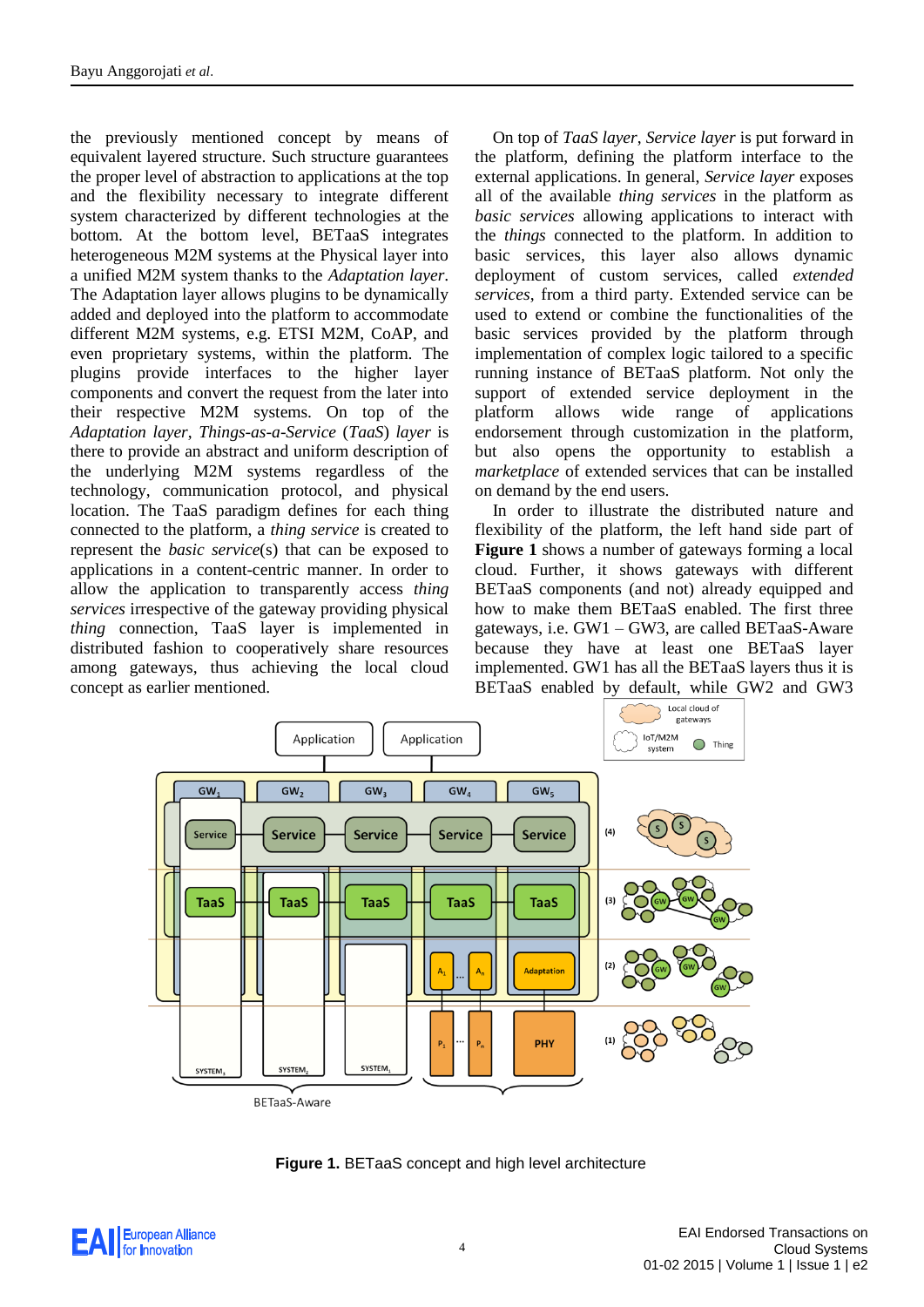only implement TaaS+Adaptation layers and Adaptation layer respectively which require them to install the missing BETaaS layers components to make them BETaaS enabled. On the other hand, GW4 and GW5 are both BETaaS-Unaware, thus installing all the BETaaS layers components are needed. Here we can see an example of two gateways with different Adaptation layer components. GW5 only has one kind of Adaptation layer component meaning that it can only accommodate a corresponding M2M system, while GW4 can support different M2M systems because it is equipped with several corresponding Adaptation layer components.

The advantage of such approach over the centralize cloud approach from the perspective of system deployment and marketplace is that any people, community, or organization can have their own BETaaS local cloud (with the option to connect to centralize cloud). It is thus increasing the range of application types to be developed and promoted in the marketplace. Furthermore, it also allows stakeholders to join the ecosystem; not only the external application developers but also device vendors, things developers, and extended service developers.

### 3.2. Platform features

Additional to the novel concept and architecture, BETaaS platform is equipped with advance features embedded by design. Such features will be described in the following sub-sections.

#### **3.2.1. Context-aware support**

The BETaaS platform is content-centric in the sense that it provides services that depend on the type of data that they provide and on the context in which that data is used. The circumstances that are considered in BETaaS as part of the context of a thing are its battery level, its available computing capacity, the communication protocol used and its location. BETaaS uses semantic technologies and natural language processing to unify the information that comes from heterogeneous things, to infer new knowledge from raw data in a context-aware fashion, and to generate unique *thing services* for each of the things connected to the platform.. Following the purpose of unifying information, an ontology has been built: the BETaaS ontology. Thishe ontology is built upon a network of ontologies which is created by reusing ontologies that are relevant in their domains and model the BETaaS scenarios. In particular, the following ontologies have

been used:  $SSN^{***}$ , OWL-Time $[2]$ <sup>†††</sup>, CF $[3]$ <sup>‡‡‡</sup>, Phenonet<sup>§§§</sup>, MUO<sup>\*\*\*\*</sup>, FIPA<sup>††††</sup> and GeoNames<sup>‡‡‡‡</sup>. When a new thing is connected to the BETaaS platform, all the information related to that thing (e.g. type of thing, contextual data, etc.) is inserted in the BETaaS ontology. To promote standardization in the IoT field, the BETaaS ontology is populated by means of common vocabularies whenever possible. More precisely, we have taken advantage of the significant efforts in standardization and interoperability made by WordNet, §§§§ . a lexical database that groups English words into sets of synonyms (synsets). Whenever possible, the information related to things is translated to WordNet sysnsets before storing it in the ontology. WordNet organization is based on the semantic relationships between synsets (hypernymy, hyponymy, holonymy and meronymy). All synsets inserted in the BETaaS ontology are stored following these relationships, through SKOS\*\*\*\*\*, which offers a common data model to organize classifications in a hierarchical way. The relationships between the terms are used as a mechanism of knowledge inference. Inference can be applied at the time of the execution of applications: e.g. if an application demands the temperature at home, a temperature sensor installed in the kitchen is valid (*kitchen* is meronym of *home*). Inference can also be applied when registering things in the BETaaS ontology: e.g. a new thing described as moistness sensor, would be added to a family in the ontology described as humidity sensors (*moistness* and *humidity* belong to the same WordNet family). The contextual information associated to each of the things connected to a gateway allows the platform to create a *thing service* for each of those things, following the nomenclature *setLocationType*/*getLocationType* (e.g. *getKitchenTemperature*).

#### **3.2.2. QoS management**

Support for heterogeneous QoS requirements is a nontrivial challenge, considering the broad variety of applications that can run on the BETaaS platform. Classic approaches define a standard QoS model to categorize QoS requirements into a pre-defined set of service classes, e.g. [10]. Since at run-time applications can only select one class with a fixed set

\*\*\* <http://www.w3.org/2005/Incubator/ssn/XGR-ssn-20110628>

‡‡‡ <http://www.w3.org/2005/Incubator/ssn/ssnx/cf/cf-property>



-

<sup>†††</sup> <http://www.w3.org/2006/time>

<sup>§§§</sup> <http://www.w3.org/2005/Incubator/ssn/ssnx/meteo/phenonet>

<http://purl.oclc.org/NET/muo/muo>

<sup>††††</sup> <http://www.fipa.org/specs/fipa00091/PC00091A.html>

<sup>‡‡‡‡</sup> [http://www.geonames.org/ontology/ontology\\_v3.1.rdf](http://www.geonames.org/ontology/ontology_v3.1.rdf)

<sup>§§§§§</sup> [http://wordnetweb.princeton.edu](http://wordnetweb.princeton.edu/)

<sup>\*\*\*\*\*</sup> <http://www.w3.org/2004/02/skos/intro>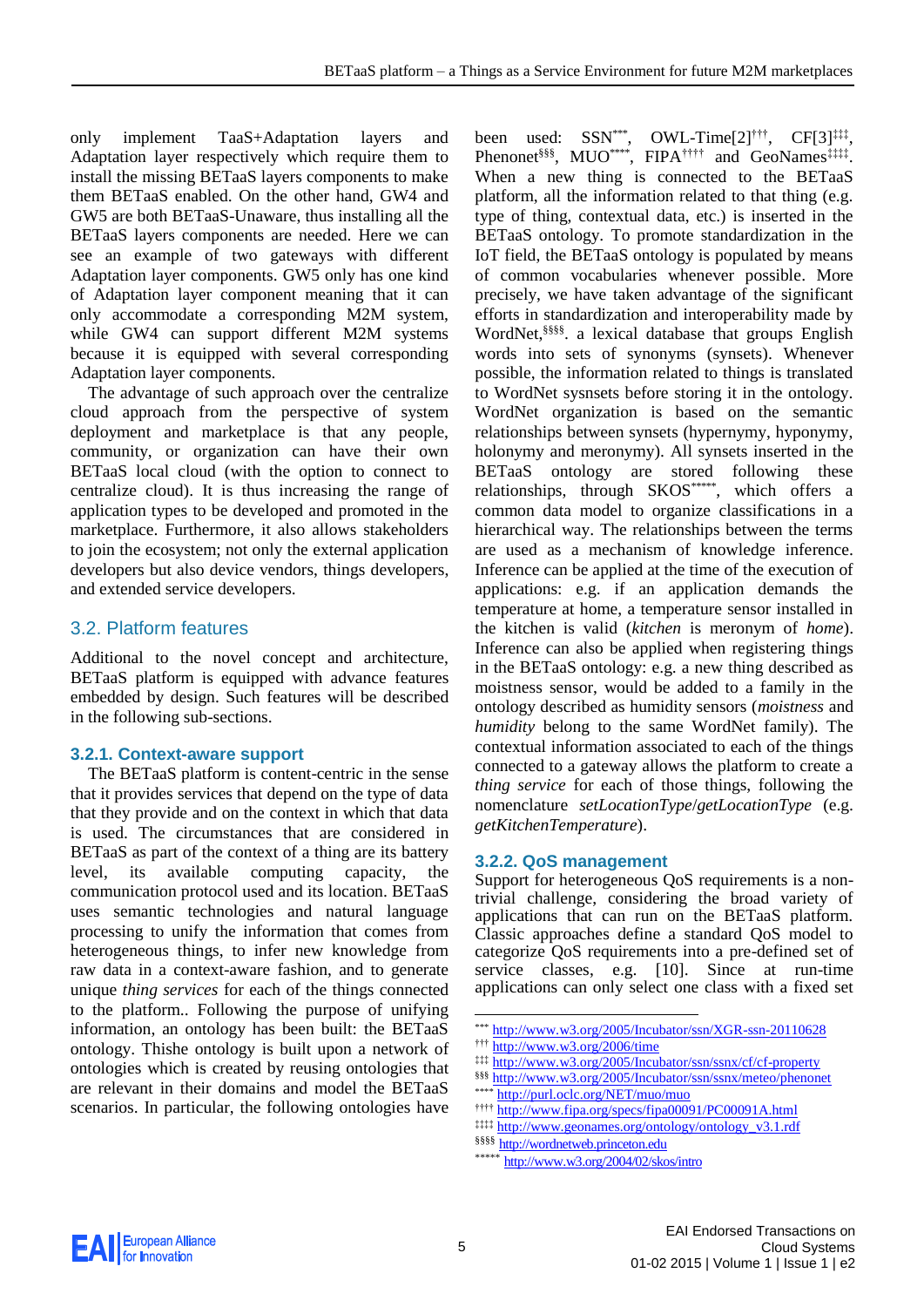of service parameters, supporting a wide range of applications will increase dramatically the complexity.

In order to reduce the platform complexity, a simple schema composed by three service classes has been adopted: Real-time service (applications with hard response time requirements), Assured service (applications with soft response time requirements) and Best-effort service (applications that do not require any assurance). At the same time, flexibility is guaranteed allowing applications to customize their requirements through a dynamic negotiation procedure within the selected service class. The negotiation is performed at the time of the installation following a two-stages procedure, as described in [11]: first the application specifies the QoS parameters required for the service, then the service negotiates with the TaaS layer the QoS of the thing services required to fulfill application requirements. For the sake of interoperability, a standard Service Level Negotiation (SLA) interface that allows complex developments is adopted, the WS-Agreement Negotiation protocol, which is the de-facto standard for SLA agreement negotiating, establishing and managing for Web Services.

Once the negotiation phase is performed a SLA is established and applications could invoke thing services with the negotiated QoS level. Specific requirement of the proposed platform is the exploitation of the possibilities offered by equivalent things, things that can provide interchangeably the same Thing Service according to context information. As result of the integration of different systems, large IoT networks are expected to be characterized by a large number of equivalent things, which can potentially provide the same services. In this context a QoS framework that considers equivalent things in its design can take full advantage of this variety is included in the platform to allow efficient management of resources. Such QoS framework is implemented in the platform through a two-phase procedure, namely, *reservation* and *allocation*. The reservation phase performs admission control and, most importantly, manages resource reservation by exploiting equivalent thing services. The allocation phase, instead, performs allocation of resources at time of thing service invocation. The latter is implemented to optimize the allocation by means of a number of parameters, e.g., in terms of energy efficiency. For a more detailed description of overall QoS framework included in BETaaS, we remind the interested reader to [12].

### **3.2.3. Big data management**

Data management is an important feature of BETaaS platform due to the fact that a lot of data, both in volume and frequency, is generated by things and consumed by the applications. In order to manage large amount of data, BETaaS platform provides capabilities to manage data in distributed manner –

exploiting distributed architecture of the platform – and across different layers. Such a strategy is considered because a running BETaaS instance might be composed of gateways with constrained and unconstrained devices, i.e. different computational power and storage capability, a gateway hosted in a constrained device may have only data management capability at the TaaS layer which is responsible to collect data from things, perform simple adaptation of data structure, and deliver it to gateway with more advance data management capability or a dedicated storage. On the other hand, more capable gateway can have data management at the service layer which can perform more advance tasks, such as scheduled processing of data or real time query, i.e. when resource is available, and provide them to the applications. Additionally, some gateways can have more storage capabilities where they can receive and store data from more constrained gateways, and further process large amount of data, thus enabling big data management. Such gateways can also perform data analytic functionalities upon large amount of collected data in a form of real time query or batch processing. The storage of data is based on a distributed file system, so that replication, parallelism, and high availability are guaranteed. The big data feature of the platform is exposed to applications through a specific module of big data manager that provides an interface, named *data task*, which allows analytics deployment and other tasks that were previously described.

#### **3.2.4. Security management**

Security management in BETaaS mainly deals with the access control to the sensible data and trust evaluation of things and gateways. A capability-based approach for access control that includes access delegation feature is used. The approach is coupled by a Public Key Infrastructure (PKI), which is practically implemented through digital certificates. With this approach, an application developer will receive a certificate signed by BETaaS' trusted Certificate Authority (CA) upon requesting to use BETaaS APIs through a registration process.

During installation, as the application has obtained the certificate, it acquires a capability or token which states the access rights to the thing services, such as access conditions, validity period, delegation information, and digital signature. The platform evaluates the access policies according to the required thing services by application , which results in grating a set of tokens to application. Every time a service is invoked, the token is verified by validating the digital signature, validity condition, delegation chain, and relevant access rights and conditions. Complete

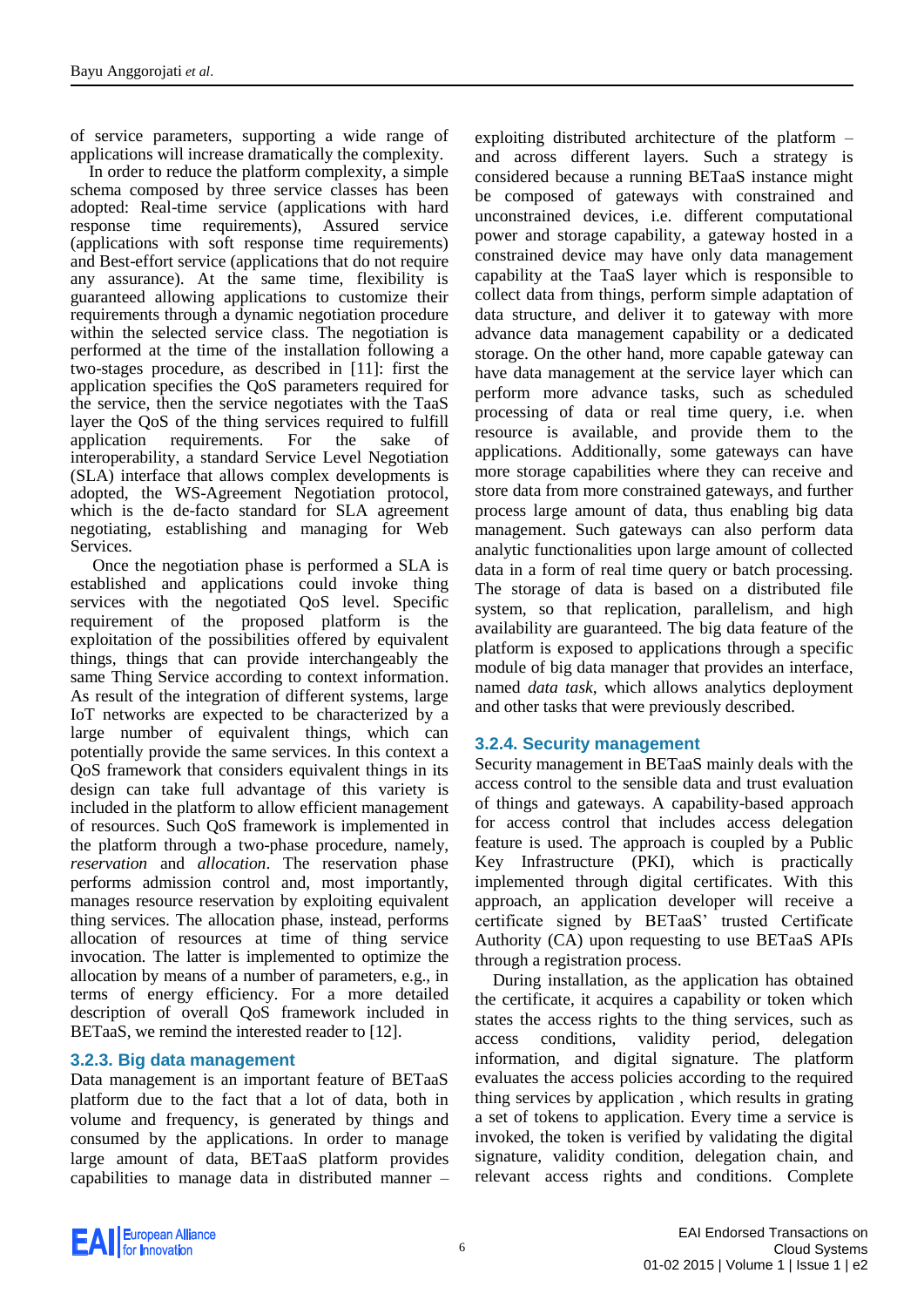mechanism of BETaaS access control mechanism can be reviewed in [13]

Relying on external systems manufactured and maintained by independent third-parties can raise trust issues. For this reason the BETaaS platform includes a trust model to monitor things and gateways behavior evaluating their reliability. The trust model takes into account: the security mechanisms available for interacting with entities, the QoS fulfillment, dependability measures related to things and gateways, scalability as interactions increase, expected availability because of battery load, stability in data generation and gateways reputation.

#### **3.2.5. Virtualization management**

Virtualization feature is included in the BETaaS platform for two main purposes: to provide a way for deploying applications locally (in an isolated environment, protecting the core BETaaS platform) and to enable scalability for the platform functionalities (such as computation and storage for big data analysis).

The platform exploits both local virtualization capabilities provided by gateways and external cloud resources provided by third parties. This is achieved by providing a set of basic images that contain preinstalled software depending on their purpose. BETaaS provides an image for big data computation and storage nodes, as well as an image with a Java web container for web applications deployment. There is also an image for virtualizing gateways.

#### **3.2.6. Extended service support**

As explained earlier, BETaaS allows deployment of extended service as an extension of the basic services provided in a specific running instance of the platform. For example, extended service can leverage basic thing services in a BETaaS instance deployed in a smart home environment which consists of domotic system, home security, smart meter or smart grid, and home entertainment. It is implemented as a software bundle that can be dynamically installed, run, updated, disabled, and uninstalled at run time. At the operation level, extended services may operate as automatic process or can expose a set of new interfaces, i.e. in addition to the basic thing services, that can be exposed to external applications. The latter case increases the possibility of more advance applications to be developed even by software developers that have limited knowledge about the platform itself, thus exploiting the usage of M2M marketplace even more.

## **4. Application scenarios**

In order to show what types of applications can be developed on top of BETaaS platform, two application scenarios, namely smart city and smart home scenarios, will be presented in this section.

## 4.1. Smart city

The Smart City scenario is mainly focused on the integration of Smart Things belonging to different systems. This scenario shows how BETaaS can adapt to different data sources, how it can be used to build a complete system and how it can provide an added value to existing ones.

#### **4.1.1. Building blocks**

The scenario is built upon:

- A smart lighting system that controls public lamp posts in a parking lot
- A system to manage cars access to a restricted area of the city based on the car's positions
- A traffic system that receives data from traffic sensors installed along a network of roads.



<span id="page-6-0"></span>**Figure 2.** Smart city scenario deployment on BETaaS platform

**[Figure 2](#page-6-0)** illustrates the building blocks of the smart city scenario deployment on BETaaS platform. It shows two different systems owned by different organizations or entities and each of them has a BETaaS GW connected with a set of smart things through ETSI M2M standard. The second BETaaS gateway at the parking lot implements smart lighting system through a single BETaaS gateway connected to ETSI-enabled devices: light intensity tuneable lamp posts and infrared presence sensors. The lamp post tunes its light intensity automatically depending upon the presence of people at the parking lot (based on the input from Passive Infra-Red (PIR) or presence sensor)

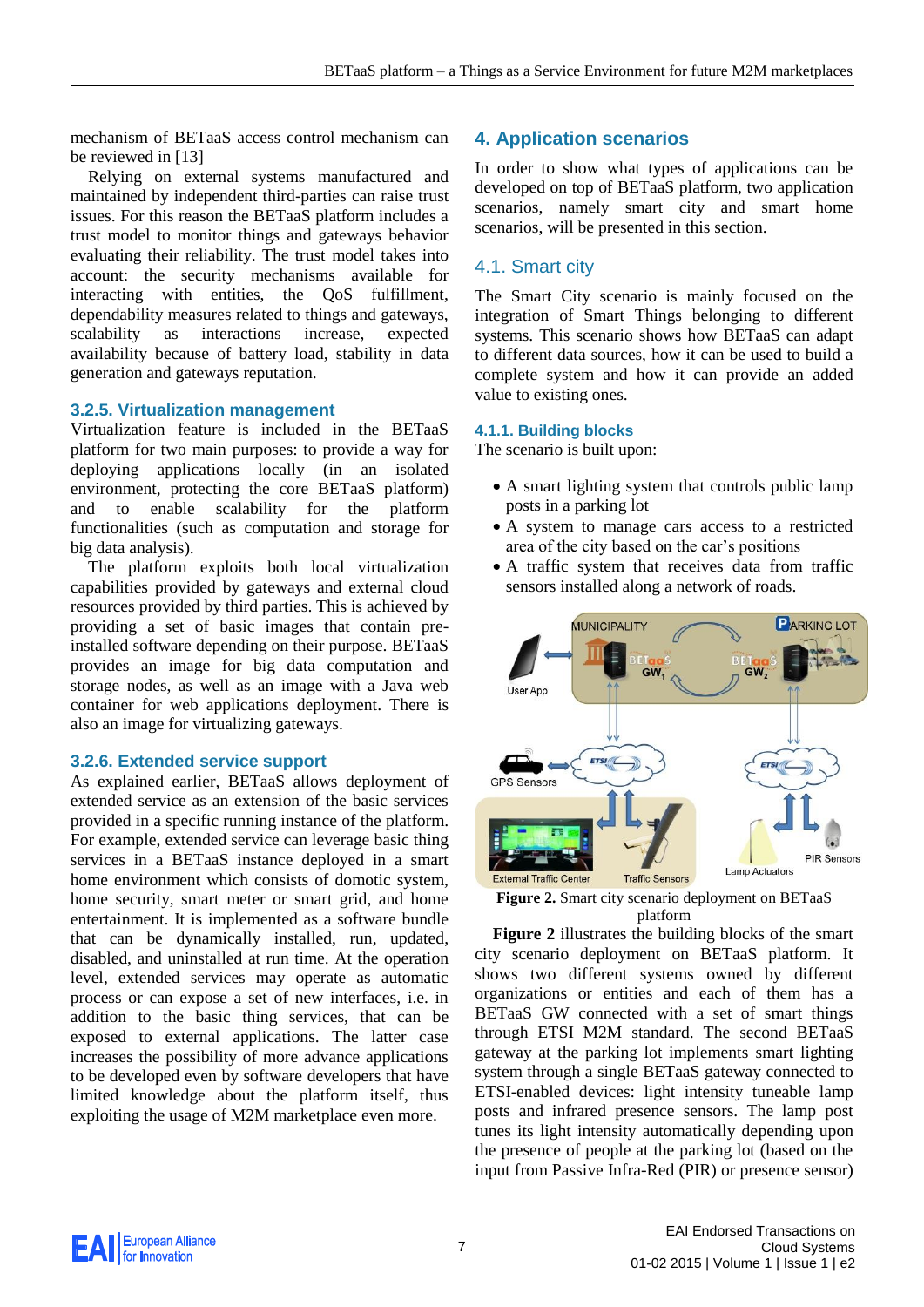and the traffic data from different system. The first BETaaS gateway, owned by the municipality, is in charge of receiving users' position through a GPS receiver and matching them to the city map. It is intended to implement a service to check the access to Low Emission Zones (LEZ), making users to pay a fee as they enter. The traffic system is a completely independent system called SIMIS (Sustainable and Intelligent Mobility Integrated System) [14]. It allows checking the current status of roads and parking lots, also providing traffic data to external applications, i.e. the smart lighting system at the parking lot. In this scenario it is shown how BETaaS can be easily extended to receive data from it.

#### **4.1.2. Integration through BETaaS**

In this smart city scenario the two BETaaS gateways described above are then used to make up a single BETaaS instance. Once they are configured to join each other, they start sharing their resources. Gateways resources are mainly represented by the Thing Services they created on top of the Things: lamp posts, presence sensors, traffic sensors and cars' GPS receivers. BETaaS allows adding application logic inside the instance through extended services. In this scenario two extended services are included:

- The smart lighting extended service on the first gateway. It not only exploits the presence sensors directly connected to the gateway itself but it also considers the traffic data provided by the other gateway. Lamp light is then intensified or dimmed also based on the current traffic density.
- The LEZ extended service not only uses the cars' position to make users pay a fee once they enter the restricted zone. It also exploits traffic data coming from SIMIS to compute dynamic fees based on the current roads congestion.

Extended services may also be accessed by BETaaS users from their external applications. So in this case users access the platform through mobile applications from their cars, being notified about the current fee that is currently applied, depending on their position and traffic intensity. **[Figure 3](#page-7-0)** presents a screen shot of LEZ BETaaS mobile apps which shows different rates applied to the user/car traveling within the LEZ area in different traffic intensity, i.e. high, medium, and low.



**Figure 3.** Screen shot of LEZ BETaaS mobile apps

## <span id="page-7-0"></span>4.2. Smart home

The smart home scenario is focusing on a typical need of Smart Homes and Building Management Systems, which is the exploitation of existing infrastructures. BETaaS concept aims to prove through this scenario, that it can extend proprietary systems in order to result in integrated solutions with multiple services and capabilities. The deployment of smart home scenario application on BETaaS platform is shown in **[Figure 4](#page-7-1)**.



#### <span id="page-7-1"></span>**Figure 4.** Smart home scenario deployment on BETaaS platform

In this scenario, the smart home consists of two systems, namely home security system provided by Vendor X and domotic system provided by Vendor Y. Both systems are originally proprietary systems, but they are made to be BETaaS enabled by installing BETaaS components in their gateways. Once both systems are BETaaS enabled, they can create a